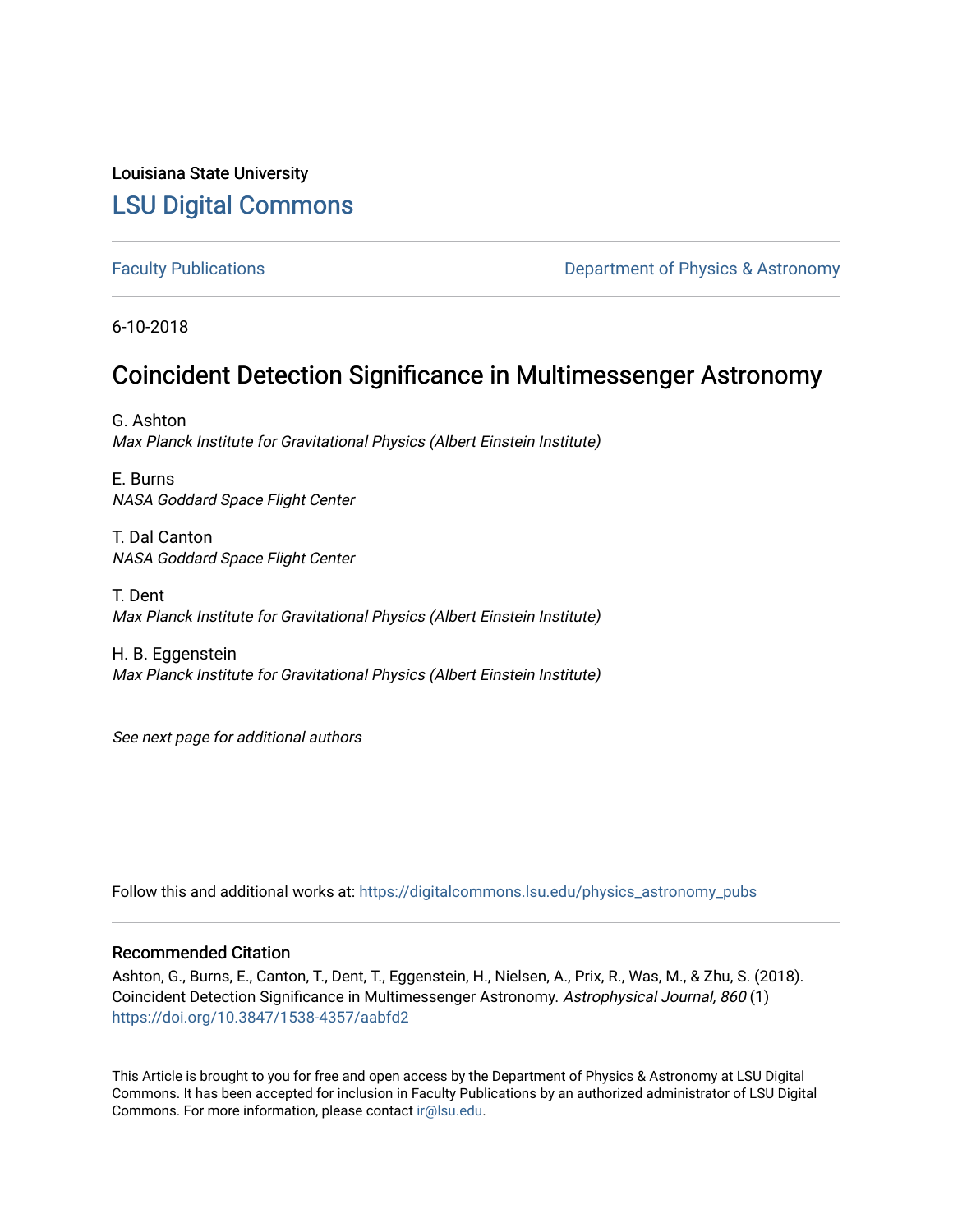## Authors

G. Ashton, E. Burns, T. Dal Canton, T. Dent, H. B. Eggenstein, A. B. Nielsen, R. Prix, M. Was, and S. J. Zhu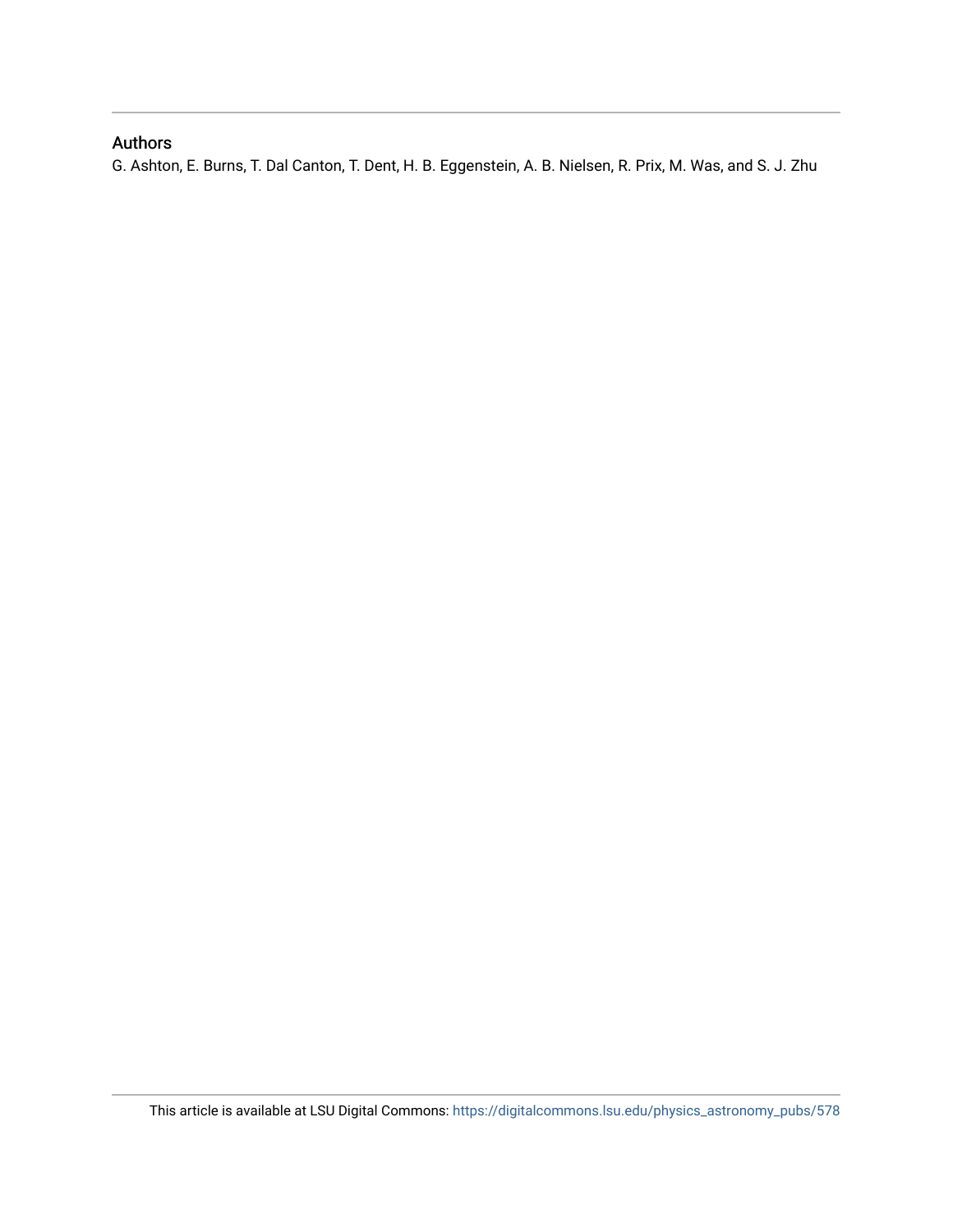

## Coincident Detection Significance in Multimessenger Astronomy

G. Ashton<sup>[1](https://orcid.org/0000-0001-5296-7035)</sup>  $\mathbb{Q}$ , E. Burns<sup>[2](https://orcid.org/0000-0001-5078-9044)</sup>, T. Dal Canton<sup>2</sup>  $\mathbb{O}$ , T. Dent<sup>1</sup>  $\mathbb{O}$ , H.-B. Eggenstein<sup>1</sup>  $\mathbb{O}$ , A. B. Nielsen<sup>1</sup>, R. Prix<sup>1</sup>, M. Was<sup>3</sup>, and S. J. Zhu<sup>1,4</sup>

<sup>[1](https://orcid.org/0000-0001-7288-2231)</sup> Max Planck Institute for Gravitati[ona](https://orcid.org/0000-0001-5078-9044)l Physics (A[lbe](https://orcid.org/0000-0003-1354-7809)rt Einstein Institute), D-[301](https://orcid.org/0000-0001-5296-7035)67 Hannover, Germany; [gregory.ashton@ligo.org](mailto:gregory.ashton@ligo.org)<br><sup>2</sup> NASA Postdoctoral Program Fellow, Goddard Space Flight Center, Greenbelt, MD 20771, USA

Received 2017 December 14; revised 2018 March 21; accepted 2018 April 21; published 2018 June 6

#### Abstract

We derive a Bayesian criterion for assessing whether signals observed in two separate data sets originate from a common source. The Bayes factor for a common versus unrelated origin of signals includes an overlap integral of the posterior distributions over the common-source parameters. Focusing on multimessenger gravitational-wave astronomy, we apply the method to the spatial and temporal association of independent gravitational-wave and electromagnetic (or neutrino) observations. As an example, we consider the coincidence between the recently discovered gravitational-wave signal GW170817 from a binary neutron star merger and the gamma-ray burst GRB 170817A: we find that the common-source model is enormously favored over a model describing them as unrelated signals.

Key words: gamma-ray burst: general – gravitational waves – methods: statistical – neutrinos – stars: neutron

#### 1. Introduction

On 2017 August 17, the observation by LIGO-Virgo of GW170817, a binary neutron star coalescence (BNS; Abbott et al. [2017b,](#page-7-0) [2017a](#page-7-0)), and by Fermi and INTEGRAL of GRB 170817A, a short gamma-ray burst (GRB; Goldstein et al. [2017](#page-7-0); Savchenko et al. [2017](#page-8-0)), began an unprecedented multimessenger observing campaign (Abbott et al. [2017c](#page-7-0)). Detections and nondetections across the electromagnetic (EM) spectrum and by neutrino observatories have already produced new insights and will continue to do so for some time.

Many of these insights critically depend on the significance of the association between the independent observations. Often, such significance is established by estimating a  $p$ -value, the probability of such an event or a more extreme event occurring under the null hypothesis that the observations originate from unrelated distinct sources. Specific applications include, e.g., Abbott et al. ([2017a](#page-7-0)), Coulter et al. ([2017](#page-7-0)), and Soares-Santos et al. ([2017](#page-8-0)) for GW170817 and its counterparts, Baret et al.  $(2012)$  $(2012)$  $(2012)$ , Aartsen et al.  $(2014)$  $(2014)$  $(2014)$ , and Keivani et al.  $(2015)$  $(2015)$  $(2015)$  for offline triggered search methods, and Urban ([2016](#page-8-0)) for online rapid identification. A small p-value demonstrates that the data is inconsistent with the null hypothesis. The  $p$ -value cannot, however, be interpreted as the probability of the null hypothesis itself (Gelman et al. [2013](#page-7-0)). On the other hand, a large p-value does not necessarily imply that the null hypothesis has to be accepted, only that it cannot be rejected (Gregory [2005](#page-7-0)).

We introduce a different, generic model comparison method to determine whether two events in separate data sets are produced by a common source or by unrelated phenomena. This Bayesian measure of significance asks fundamentally different questions compared to the Frequentist p-value approach: it quantifies a *degree of belief* or *confidence* when comparing two hypotheses, given a particular nonrepeatable observation, while the p-value determines the consistency of the null hypothesis with the data and the error rate of determining significance, which is important for initial identification. (See Finn [1998](#page-7-0) for a related discussion in the context of detection itself). The method is a direct comparison of the probabilities of alternative models and does not require

empirical estimates of a background distribution for the interpretation of its result (although this may be necessary if the assumptions about the background are not trusted). Moreover, the framework requires explicit statements of the necessary assumptions; in particular, prior distributions on the relevant parameters and conditions for which significance can be factorized for different common model parameters (discussed later in Section [2.3](#page-4-0)). Finally, such a method naturally accounts for source uncertainties by marginalization (Loredo [2005](#page-8-0)).

Similar Bayesian approaches to this problem already exist in the literature: for example, Budavári & Szalay ([2008](#page-7-0)) establish a method for cross-identification of point sources between catalogs, Soiaporn et al. ([2012](#page-8-0)) apply hierarchical Bayesian clustering, and Naylor et al. ([2013](#page-8-0)) develop a Bayesian method for cross-identification when there is a high rate of background events. For a review, see Budavári & Loredo ([2015](#page-7-0)). The method presented here builds on these works and investigates many of the fundamental assumptions made by any such method. However, the approach is distinct from that of Kelley et al. ([2013](#page-8-0)) in which the EM data is used as prior information to understand improvements in sensitivity for triggered searches.

In Section 2, we introduce the method in a general context; Equation  $(16)$  $(16)$  $(16)$  is our primary result and describes how to calculate the Bayes factor for a common-source origin of two signals seen in separate data streams. In Section [3,](#page-4-0) we focus on the application of the method to multimessenger astronomy, considering a calculation of spatial and temporal significance. As an example, we apply it to the gravitational-wave and gamma-ray events GW170817 and GRB 170817A, showing that it strongly supports the hypothesis that they originate from a common source.

#### 2. Generic Derivation

#### 2.1. Model Comparisons

Given two detections a and b in different data sets *Da* and  $D<sub>b</sub>$ , we would like to assess the hypothesis that they originate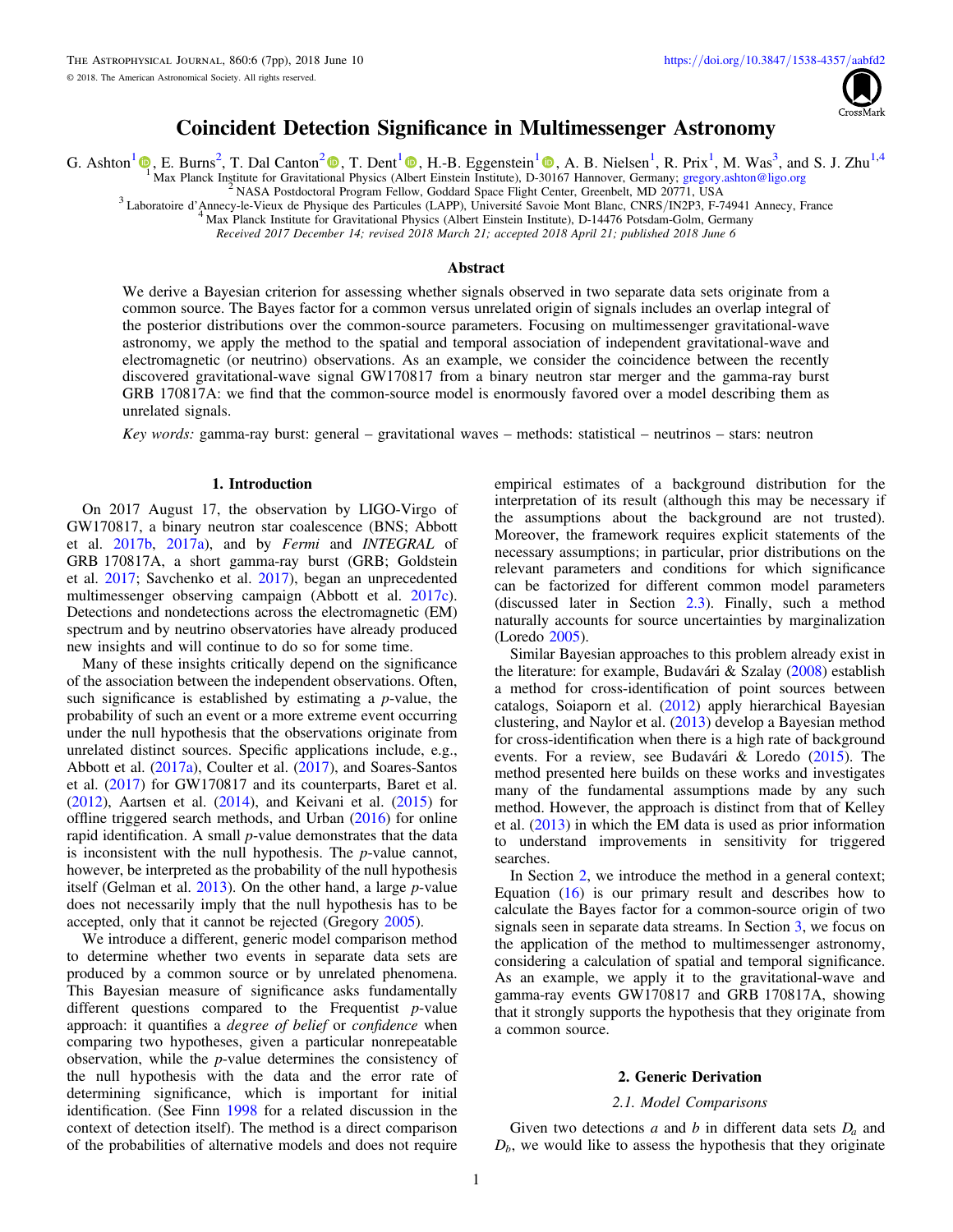<span id="page-3-0"></span>from a common source. In general, the two detections will be described by different physical signal models  $\mathcal{H}^S_a$  and  $\mathcal{H}^S_b$ , respectively. Each signal model will imply a likelihood, a set of parameters and an associated prior for those parameters. To quantify whether they originate from a common source, the models must share a common set of parameters  $\theta \in \Theta$ .

We will use notation where  $\mathcal{H}(\theta) \equiv [\mathcal{H} \text{ and } \theta]$  denotes a hypothesis  $H$  with a particular choice for the parameters  $\theta$ , while  $H$  by itself denotes a hypothesis with unknown parameters, i.e., "for any choice of parameters  $\theta$ ." We can formally write this as  $\mathcal{H} \equiv [\mathcal{H}(\theta)]$  for any  $\theta$ .

Then, we define the common-source hypothesis:

$$
\mathcal{H}^{\mathcal{C}} \equiv \{ [\mathcal{H}_a^{\mathcal{S}}(\theta) \text{ and } \mathcal{H}_b^{\mathcal{S}}(\theta)] \text{ for any } \theta \}. \tag{1}
$$

We also define  $\mathcal{H}_{a/b}^{N}$  as the noise hypotheses (by which we mean any event not originating from an astrophysical source) for each data set. Then we can define any alternative hypothesis for which the observed detections in  $a$  and  $b$  are unrelated:

$$
\mathcal{H}^{XY} \equiv \{ [\mathcal{H}_a^X(\theta_a) \text{ for any } \theta_a] \text{ and } [\mathcal{H}_b^Y(\theta_b) \text{ for any } \theta_b] \}, \quad (2)
$$

where X,  $Y \in \{N, S\}$ . We write this in a general form, but note that the noise hypothesis will not have any common model parameters. In total, there are four possible realizations of  $\mathcal{H}^{XY}$ , which we consider in detail below. However,  $\mathcal{H}^{SS}$  is of particular interest in this work, being two unrelated signals from distinct sources.

These hypotheses imply priors on  $\theta$  that, in general, differ from those implied by  $\hat{\mathcal{H}}_{a/b}^{S}$  individually: if a common source can only be detected in some subset of  $\theta$ , then  $\mathcal{H}^C$  can only have prior support restricted to this subset. If this is not true, we identify the special case

$$
P(\theta|\mathcal{H}^{\mathcal{C}}) = P(\theta|\mathcal{H}_a^{\mathcal{S}}) = P(\theta|\mathcal{H}_b^{\mathcal{S}}).
$$
 (3)

The probability of the common-source hypothesis is given by

$$
P(\mathcal{H}^{\mathcal{C}}|D_a, D_b) = \frac{P(D_a, D_b|\mathcal{H}^{\mathcal{C}})P(\mathcal{H}^{\mathcal{C}})}{P(D_a, D_b)}.
$$
 (4)

In this work, we will calculate the *odds* between  $H^C$  and different choices of  $\mathcal{H}^{XY}$ 

$$
\mathcal{O}_{C/XY}(D_a, D_b) \equiv \frac{P(\mathcal{H}^C|D_a, D_b)}{P(\mathcal{H}^{XY}|D_a, D_b)}
$$

$$
= \mathcal{B}_{C/XY}(D_a, D_b) \frac{P(\mathcal{H}^C)}{P(\mathcal{H}^{XY})}, \tag{5}
$$

where

$$
\mathcal{B}_{C/XY}(D_a, D_b) \equiv \frac{P(D_a, D_b | \mathcal{H}^C)}{P(D_a, D_b | \mathcal{H}^{XY})}
$$
(6)

is the *Bayes factor* and  $P(\mathcal{H}^C)/P(\mathcal{H}^{XY})$  is the *prior odds*. In Section 2.2, we discuss the calculation of the Bayes factor in general. The prior odds will depend on the context, but in Section [3.1.3](#page-6-0) we calculate the prior odds modeling  $\mathcal{H}^C$  and  $\mathcal{H}^{SS}$ as realizations of a Poisson point process.

#### 2.2. Derivation of the Bayes Factor

If both data sets contain a signal from the same event, then they are not independent:  $P(D_a, D_b | \mathcal{H}^C) \neq P(D_a | \mathcal{H}^C) P(D_b | \mathcal{H}^C)$ . Instead, we must compute

$$
P(D_a, D_b | \mathcal{H}^C) = \int_{\Theta} P(D_a, D_b, \theta | \mathcal{H}^C) d\theta
$$
  
= 
$$
\int_{\Theta^S} P(D_a, D_b | \theta, \mathcal{H}^C) P(\theta | \mathcal{H}^C) d\theta,
$$
 (7)

where the domain of the integral in the second line is restricted to the prior support of  $\mathcal{H}^C$ , namely

$$
\Theta^{S} \equiv \{ \theta \in \Theta \text{ where } P(\theta | \mathcal{H}^{C}) > 0 \}. \tag{8}
$$

The need for this restriction arises because assuming that  $(\theta = \theta')$  and  $\mathcal{H}^C$  are both true would be a contradiction if  $P(\theta' | \mathcal{H}^C) = 0$ , and so  $P(D | \theta', \mathcal{H}^C)$  would be undefined. Rearranging the likelihood in the integrand

$$
P(D_a, D_b | \theta, \mathcal{H}^C)
$$
  
=  $P(D_a | D_b, \theta, \mathcal{H}^C) P(D_b | \theta, \mathcal{H}^C)$   
=  $P(D_a | \theta, \mathcal{H}^C) P(D_b | \theta, \mathcal{H}^C)$   
=  $\frac{P(D_a | \mathcal{H}^C) P(\theta | D_a, \mathcal{H}^C) P(D_b | \mathcal{H}^C) P(\theta | D_b, \mathcal{H}^C)}{P(\theta | \mathcal{H}^C)}$ , (9)

where, in the second step, we have assumed that the likelihoods conditional on  $\theta$  can be separated for the two data sets, provided that  $\theta$  is the set of all model parameters common between the two likelihoods. In the last step, we again used  $P(\theta | \mathcal{H}^C) > 0$  within the integration interval. A subtle point is that  $P(\theta|D_{a/b}, \mathcal{H}^C)$  is the posterior distribution for the common model parameters (given either  $D_{a/b}$ ) marginalized over all other model parameters and using the prior implied by  $\mathcal{H}^C$ .

Substituting Equation (9) into Equation (7)

$$
P(D_a, D_b | \mathcal{H}^C) = P(D_a | \mathcal{H}^C) P(D_b | \mathcal{H}^C) \mathcal{I}_{\theta}(D_a, D_b), \qquad (10)
$$

where the posterior overlap integral

$$
\mathcal{I}_{\theta}(D_a, D_b) \equiv \int_{\Theta^S} \frac{P(\theta | D_a, \mathcal{H}^C) P(\theta | D_b, \mathcal{H}^C)}{P(\theta | \mathcal{H}^C)} d\theta \qquad (11)
$$

quantifies the agreement between the posterior distributions of  $\theta$  derived independently. In this integral, the prior has the effect of setting a scale against which the degree of overlap can be compared.

If the special case of Equation (3) holds, then the posterior overlap integral can be computed directly from the individual posteriors for each detection (i.e.,  $P(\theta|D_{a/b}, \mathcal{H}^C) \rightarrow$  $P(\theta|D_{a/b}, \mathcal{H}_{a/b}^S)$  in Equation (11)). In this case, the integrand is proportional to the posterior distribution for  $\theta$  conditioned on both data sets (see Fan et al. [2014](#page-7-0)).

Equations  $(10)$ – $(11)$  demonstrate how probabilities from separate data sets combine when each provides independent inferences about a common model parameter.

Returning to the Bayes factor, by our definition of the alternative hypothesis

$$
P(D_a, D_b | \mathcal{H}^{XY}) = P(D_a | \mathcal{H}_a^X) P(D_b | \mathcal{H}_b^Y). \tag{12}
$$

So from Equation (6),

$$
\mathcal{B}_{C/XY}(D_a, D_b) = \frac{P(D_a|\mathcal{H}^C)P(D_b|\mathcal{H}^C)}{P(D_a|\mathcal{H}^X_a)P(D_b|\mathcal{H}^Y_b)}\mathcal{I}_{\theta}(D_a, D_b).
$$
 (13)

We now specify three particular cases of interest for the alternative hypothesis. First, consider  $\mathcal{H}^{NN}$ : both a and b are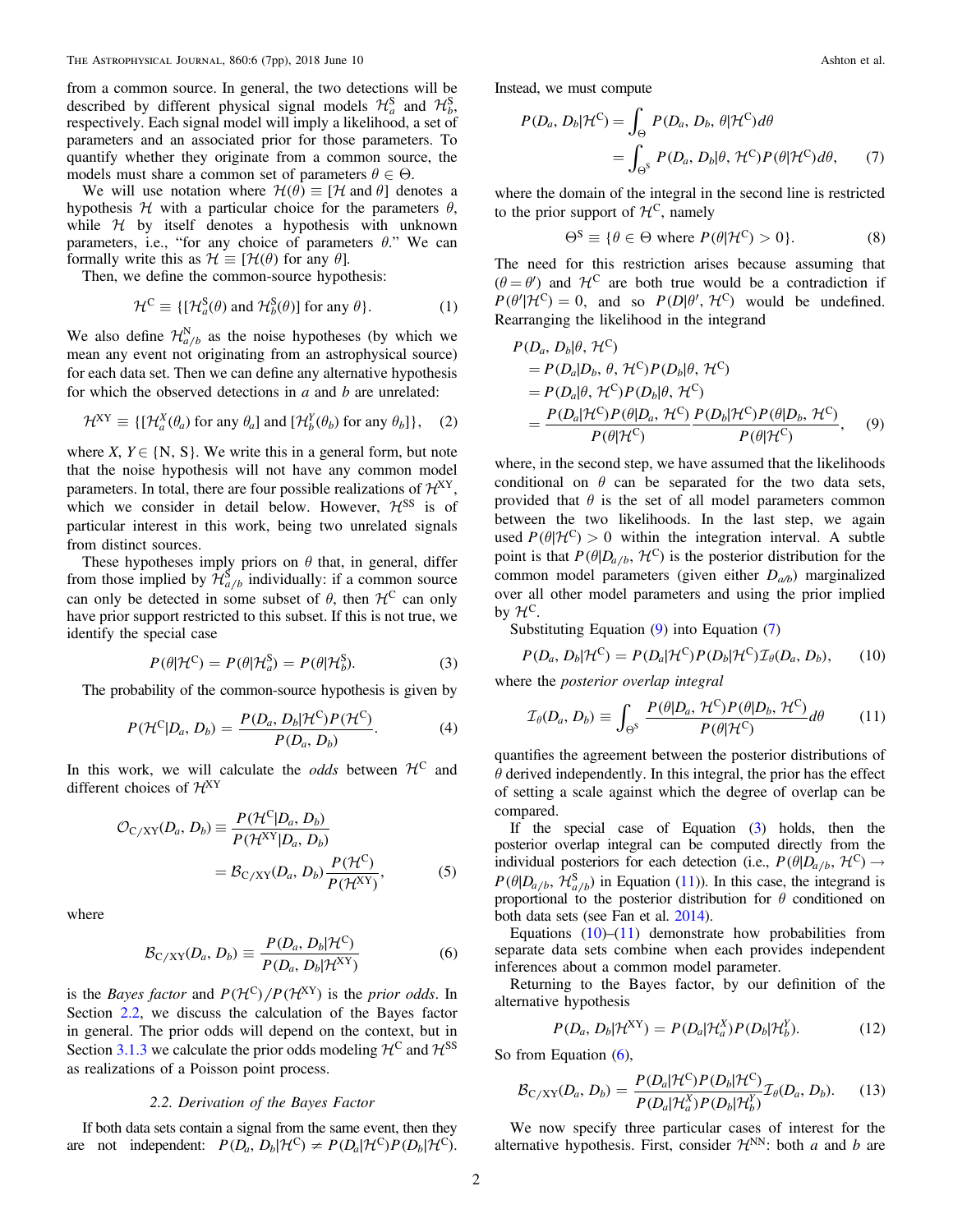<span id="page-4-0"></span>caused by noise. Then Equation ([13](#page-3-0)) specializes to

$$
\mathcal{B}_{\text{C/NN}}(D_a, D_b) = \mathcal{B}_{\text{C/N}}(D_a) \mathcal{B}_{\text{C/N}}(D_b) \mathcal{I}_{\theta}(D_a, D_b). \tag{14}
$$

where  $\mathcal{B}_{C/N}$ , in analogy with Equation ([6](#page-3-0)), is the Bayes factor for common-source versus noise hypotheses. In the special case of Equation ([3](#page-3-0)), it can be shown that  $\mathcal{B}_{C/N}(D_{a/b}) =$  $\mathcal{B}_{S/N}(D_{a/b})$ , i.e., the Bayes factor for an independent signal versus noise for each data stream.

This agrees with our intuition: if both signals are strong compared to the background noise *and* there is a good overlap of their common model parameters (quantified by  $\mathcal{I}_{\theta}$ ), we believe they originate from a common event. This is a powerful result, as one can compute the joint Bayes factor from the individual Bayes factors, and the posterior overlap integral of  $\theta$ . Equation (14) has analogous applications to the Fisher combined probability test used in Aartsen et al. ([2014](#page-7-0)).

Second, consider  $\mathcal{H}^{\text{SN}}$ : *a* was due to a signal, but *b* was due to noise. For this case, Equation  $(13)$  $(13)$  $(13)$  gives

$$
\mathcal{B}_{C/SN}(D_a, D_b) = \mathcal{B}_{C/N}(D_b) \mathcal{I}_{\theta}(D_a, D_b). \tag{15}
$$

For us to believe that detection  $b$  is a real signal *and* originates from the same source as a, we require the product of the Bayes factor for the common-source against noise in  $b$  and the posterior overlap to be large. The case  $\mathcal{B}_{C/NS}$  is analogous and the same special cases apply as mentioned previously.

Finally, consider  $H^{SS}$ , the distinct-source hypothesis: both a and b are of the same nature as in the common-source hypothesis  $\mathcal{H}^C$ , but they are physically distinct (i.e., they belong to unrelated sources with different parameters  $\theta_a \neq \theta_b$ ). Then,

$$
\mathcal{B}_{\text{C/SS}}(D_a, D_b) \equiv \frac{P(D_a|\mathcal{H}^{\text{C}})P(D_b|\mathcal{H}^{\text{C}})}{P(D_a|\mathcal{H}_a^{\text{S}})P(D_b|\mathcal{H}_b^{\text{S}})} \mathcal{I}_{\theta}(D_a, D_b). \tag{16}
$$

This equation and the posterior overlap integral of Equation  $(11)$  $(11)$  $(11)$  are the main results of this paper. This provides a simple and intuitive way to assess whether two detections originate from the same event, based on the posterior overlap of their common model parameters.

In the special case of Equation  $(3)$  $(3)$  $(3)$ , the prefactor to the posterior overlap integral is unity, such that

$$
\mathcal{B}_{C/SS}(D_a, D_b) = \mathcal{I}_{\theta}(D_a, D_b). \tag{17}
$$

On the other hand, when Equation ([3](#page-3-0)) does not apply, the prefactor plays an important role in quantifying how the restricted prior implied by  $\mathcal{H}^C$  affects the Bayes factor.

A similar result to Equation (17) was obtained independently by K. Haris et al. (2017, private communication) in the context of strongly lensed gravitational wave (GW) signals from binary black hole mergers. This Bayes factor can also be formulated as in Budavári & Szalay ([2008](#page-7-0)); however, the ensuing normality assumptions are not generally applicable.

In this derivation, we have not explicitly discussed the selection effects due to considering events that are triggered on properties of one or another data set. Such selection procedures result in a normalization of the likelihood over all data sets that would have passed the threshold to be analyzed in a given detector (Loredo [2005](#page-8-0)). The parameter posteriors  $P(\theta|D_a)$  and  $P(\theta|D_b)$  are, however, unaffected by this consideration.

#### 2.3. Factorization of the Posterior Overlap Integral

When calculating the Bayes factor, it is often convenient to factorize the posterior overlap integral, e.g.,  $\mathcal{I}_{\theta} = \mathcal{I}_{\phi} \mathcal{I}_{\psi}$ , where  $\phi \subsetneq \theta$  and  $\psi = \theta \setminus \phi$ . The total Bayes factor could then be expressed as the product of individual Bayes factors for each set of parameters. This factorization can only be performed, however, if  $P(\phi|\psi, D_{A/B}, \mathcal{H}^S) = P(\phi|D_{A/B}, \mathcal{H}^S)$ . There are situations in which this is the case, for example, if the joint posterior distribution is an uncorrelated multivariate normal distribution (see, e.g., Budavári & Szalay [2008](#page-7-0)). But, generally, this will not be the case and the posterior over the full common parameter space must be used. There are, however, cases where, under certain assumptions, the integral can be approximately factorized. We will explore one such setting in Section 3.

#### 3. Application to Multimessenger Transient Astronomy

We now focus on the application of the above formalism to multimessenger transient astronomy. To guide our intuition, we consider a transient GW candidate and a detection made by an EM instrument, although, we could just as well consider any pair of EM, GW, or neutrino detectors. Assuming that detections are made in both the GW and EM detectors and are independently significant, we aim to calculate  $\mathcal{O}_{\rm C/SS}(D_{\rm GW}, D_{\rm EM})$ , the odds quantifying the probability of the common-source hypothesis to a distinct-source hypothesis.

The Bayes factor should be calculated from all commonsource parameters; typically, this will involve parameters such as a characteristic time of the event, source direction, luminosity distance, and source orientation (Margutti et al. [2017;](#page-8-0) Troja et al. [2017](#page-8-0)). Ideally, the posterior overlap integral should be computed over the complete joint distribution of parameters since it will not generally factorize (see Section 2.3).

However, to illustrate the utility of the method, we will calculate the result considering only the spatial and temporal common parameters (specifically, the source direction  $\Omega$  and coalescence time of the BNS system  $t_c$ ) and make assumptions under which the posterior overlap integral may be factorized. We also consider both observatories to be all-sky, neglecting nonisotropic and nonstationary sensitivity. The Bayes factor can then be calculated from Equation (17) since the special case of Equation ([3](#page-3-0)) applies.

#### 3.1. Example

To calculate the Bayes factor, Equation (17), we first write down the posterior overlap integral over the conditional joint distribution of the spatial and temporal parameters

$$
\mathcal{I}_{\Omega,t_c}(D_{\rm GW}, D_{\rm EM})
$$
\n
$$
= \iint \frac{P(\Omega, t_c|D_{\rm GW}, \mathcal{H}_{\rm GW}^{\rm S}) P(\Omega, t_c|D_{\rm EM}, \mathcal{H}_{\rm EM}^{\rm S})}{P(\Omega, t_c|\mathcal{H}^{\rm S})} d\Omega dt_c
$$
\n
$$
= \iint \frac{P(\Omega|t_c, D_{\rm GW}, \mathcal{H}_{\rm GW}^{\rm S}) P(\Omega|t_c, D_{\rm EM}, \mathcal{H}_{\rm EM}^{\rm S})}{P(\Omega, t_c|\mathcal{H}^{\rm S})}
$$
\n
$$
\times P(t_c|D_{\rm GW}, \mathcal{H}_{\rm GW}^{\rm S}) P(t_c|D_{\rm EM}, \mathcal{H}_{\rm EM}^{\rm S}) d\Omega dt_c.
$$
\n(18)

We will now show that this can be factorized into a spatial and temporal overlap under the following assumptions. First, that the prior itself factors,  $P(\Omega, t_c | \mathcal{H}^S) = P(\Omega | \mathcal{H}^S) P(t_c | \mathcal{H}^S)$ .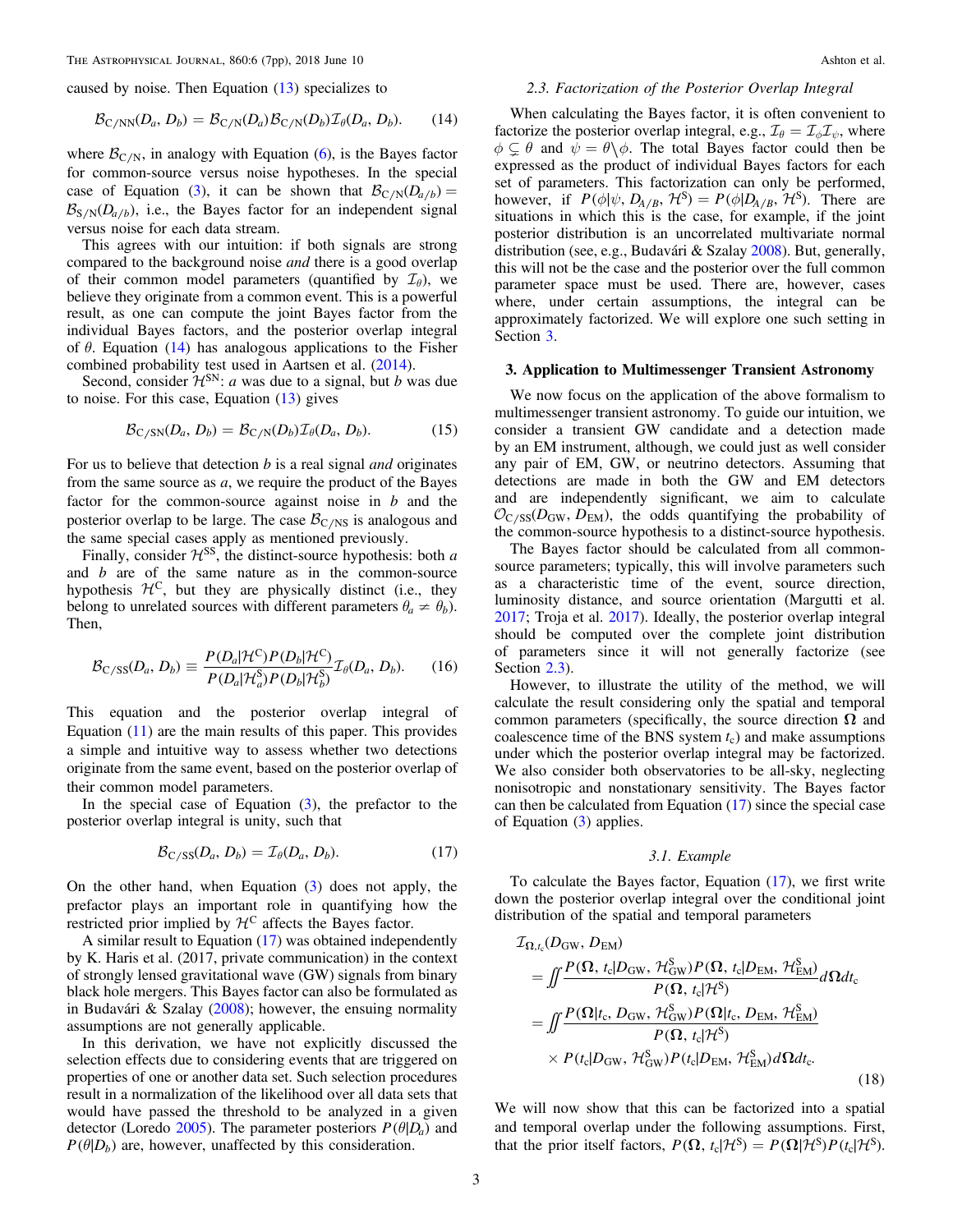<span id="page-5-0"></span>

**Figure 1.** Examples of the spatial overlap  $\mathcal{I}_{\Omega}$  (numerical values for each figure are given in the individual figure title). A blue (red) density map shows the probability per pixel for the GW (EM) detection.  $\mathcal{I}_{\Omega}$  is calculated by numerical integration over these pixels with an all-sky uniform prior. The posteriors are computed over an array of pixels, each with equal area, using the HEALPix projection (Gorski et al. [2005](#page-7-0)).

Second, that  $t_c$  inferred from the GW data is exactly determined, i.e.,

$$
P(t_{\rm c}|D_{\rm GW},\,\mathcal{H}_{\rm GW}^{\rm S})=\delta(t_{\rm c}-\hat{t_{\rm c}}),\qquad(19)
$$

where the "hat" indicates the observed value. Then, Equation ([18](#page-4-0)) can be factorized as  $\mathcal{I}_{\Omega,t_c} = \mathcal{I}_{t_c} \mathcal{I}_{\Omega}$ , where

$$
\mathcal{I}_{t_{\rm c}} = \frac{P(t_{\rm c} = \hat{t_{\rm c}}|D_{\rm EM}, \mathcal{H}_{\rm EM}^{\rm S})}{P(t_{\rm c} = \hat{t_{\rm c}}|\mathcal{H}^{\rm S})}
$$
(20)

and

$$
\mathcal{I}_{\Omega} = \int \frac{P(\Omega|\hat{t}_{\rm c}, D_{\rm GW}, \mathcal{H}_{\rm GW}^{\rm S}) P(\Omega|\hat{t}_{\rm c}, D_{\rm EM}, \mathcal{H}_{\rm EM}^{\rm S})}{P(\Omega|\mathcal{H}^{\rm S})} d\Omega. \tag{21}
$$

This factorization is exact under the two assumptions made. However, the coalescence time is typically known with a nonzero uncertainty. For this case, taking  $\hat{t}_{c}$  to be a point estimate (the mean, for example), the factorization is approximate, but applicable provided that over the uncertainty in  $t_c$ ,  $P(t_c|D_{EM}, \mathcal{H}_{EM}^S), P(\Omega|t_c,$  $D_{\rm GW}$ ,  $\mathcal{H}_{\rm GW}^{\rm S}$ ), and  $P(\mathbf{\Omega}|t_{\rm c}, D_{\rm EM}, \mathcal{H}_{\rm EM}^{\rm S})$  do not vary substantially. In Sections 3.1.1 and [3.1.2](#page-6-0), we will provide approximations for Equations (20) and (21) under some reasonable assumptions and illustrate some of the subtleties in their calculation.

We note that a similar result to Equation (21) was previously derived in Urban  $(2016)$  $(2016)$  $(2016)$ ; in particular, Equation  $(3.6)$  of that work is equivalent to Equation  $(21)$  assuming an isotropic prior. Then the resulting joint likelihood ratio is defined using the alternative hypothesis that went into Equation  $(15)$  $(15)$  $(15)$ .

#### 3.1.1. Temporal Overlap

To evaluate Equation  $(20)$ , the temporal overlap, we first need to consider how to compute  $P(t_c|D_{EM}, \hat{\mathcal{H}}_{EM}^S)$ , the coalescence time given the EM observations. Typically, EM observations do not directly infer  $t_c$ , but some other well defined time  $t_{EM}$ , e.g., the time of peak flux. We therefore need to specify a model that relates these two times. One simple model is that both signals travel at the speed of light, but there is a delay  $\Delta t = t_{\text{EM}} - t_{\text{c}}$  between the coalescence time and the EM emission that will depend on the physics (see, e.g., Finn et al. [1999](#page-7-0); Abadie et al. [2012](#page-7-0) for GRB delay time predictions), but also on how  $t_{EM}$  is defined. To fold these predictions into the analysis, we must specify  $P(\Delta t | \mathcal{H}^S)$ , a prior distribution on the delay time (at the Earth), given the model. Assuming  $\Delta t$ and  $t_{EM}$  are independent, the posterior can be transformed as

$$
P(t_{\rm c}|D_{\rm EM},\,\mathcal{H}_{\rm EM}^{\rm S}) = \int p_{t_{\rm EM}}(t_{\rm c}+\Delta t)P(\Delta t)d\Delta t,\qquad(22)
$$

where  $p_{t_{\text{EM}}} (t_{\text{EM}}) \equiv P(t_{\text{EM}} | D_{\text{EM}}, \mathcal{H}_{\text{EM}}^S)$  denotes the posterior distribution of  $t_{EM}$ .

Having defined how to relate the time inferred by the EM data to the coalescence time with a suitable model, we now calculate Equation (20) under some simple assumptions. Equation (19) was the first of these assumptions and was already applied in factorizing the full posterior overlap integral. In addition, let

$$
P(t_{\text{EM}}|D_{\text{EM}}, \mathcal{H}_{\text{EM}}^{\text{S}}) \equiv p_{t_{\text{EM}}}(t_{\text{EM}}) = \delta(t_{\text{EM}} - \widehat{t_{\text{EM}}}). \tag{23}
$$

Next we need a prior for the delay in the GW-EM arrival time, which could be due to differences in emission time or propagation speed of GW and EM radiation. For simplicity, we take a uniform distribution,

$$
P(\Delta t) = \mathcal{U}_{\Delta t^{\min}}^{\Delta t^{\max}}(\Delta t). \tag{24}
$$

That is, the EM emission can arrive any time between a minimum and maximum value compared to the GW-inferred coalescence time; outside of that interval, we are certain the two events are not related. Inserting these definitions into Equation  $(22)$ , we obtain

$$
P(t_{\rm c}|D_{\rm EM},\,\mathcal{H}_{\rm EM}^{\rm S})=\mathbf{U}_{\Delta t^{\rm min}}^{\Delta t^{\rm max}}(\widehat{t_{\rm EM}}-t_{\rm c}),\tag{25}
$$

from which the numerator of Equation (20) can be calculated.

The prior on the coalescence time, given  $\mathcal{H}^S$  and a coobserving time of duration *T*, is  $P(t_c | H^S) = U_0^T(t_c)$ , where  $t_c$  is chosen to be zero at the start of the co-observing time. The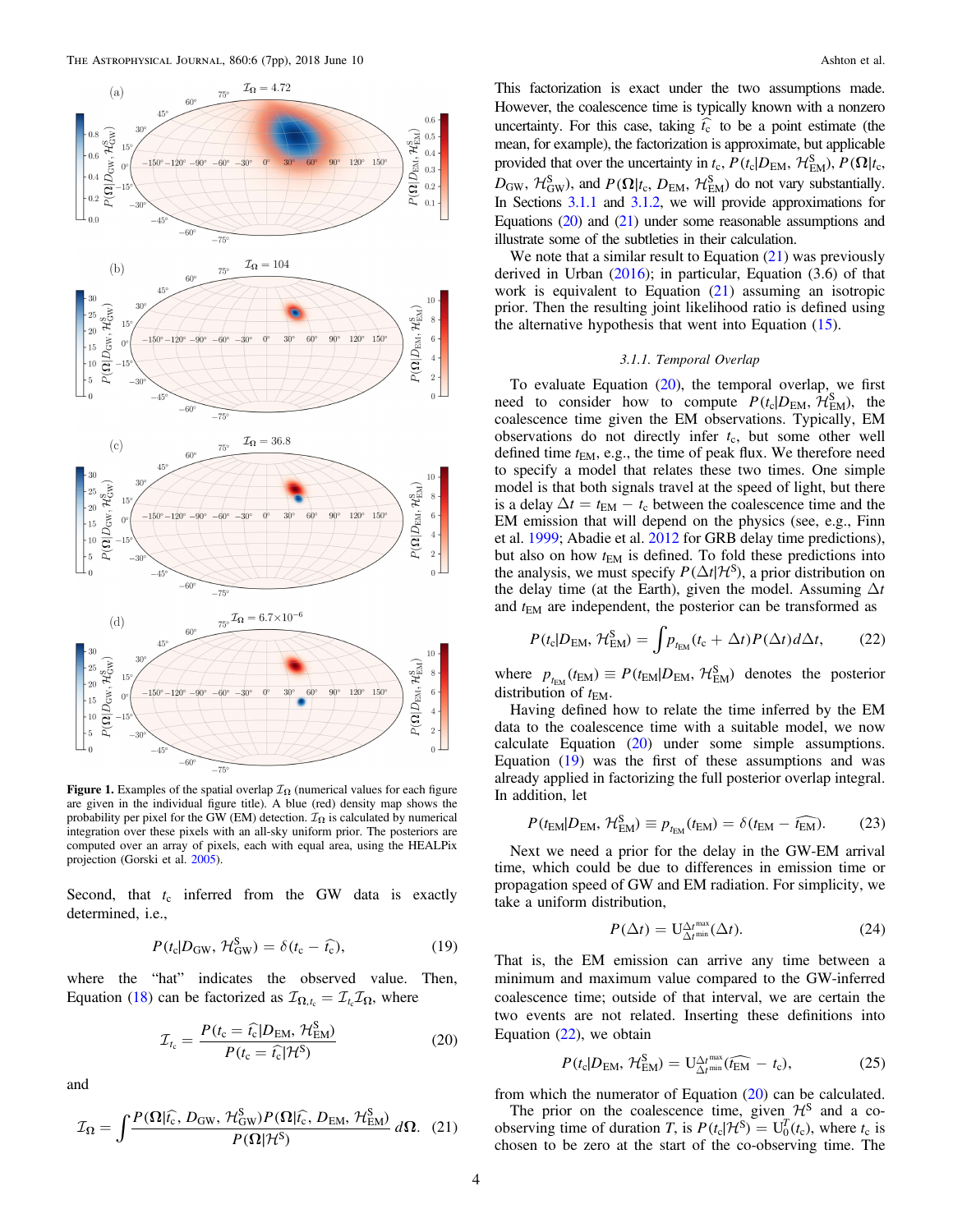<span id="page-6-0"></span>period T should cover the entire range of  $t_c$  for which the  $t_c$ posteriors (in this example, Equations  $(19)$  $(19)$  $(19)$  and  $(25)$  $(25)$  $(25)$ ) have nonzero support from the data, but is otherwise an arbitrary normalization of the time prior. Then, Equation ([20](#page-5-0)) gives

$$
\mathcal{I}_{t_{\rm c}} = \begin{cases} \frac{T}{[\Delta t]} & \text{if } (\hat{t_{\rm c}} - \widehat{t_{\rm EM}}) \in [\Delta t^{\rm min}, \Delta t^{\rm max}] \\ 0 & \text{otherwise} \end{cases} \tag{26}
$$

where  $[\Delta t] \equiv \Delta t^{\text{max}} - \Delta t^{\text{min}}$ . The dependence on T would suggest that we can arbitrarily change the significance through the Bayes factor by adjusting  $T$ . However, as will be shown in Section 3.1.3, this factor cancels with the prior odds  $P(H^{\text{C}})/P(H^{\text{SS}})$ , which depends on both T and the rate of events, such that the odds themselves are T-independent. This cancellation relies on the assumption that  $T$  is short compared to the average time between events, or equivalently that a single detection exists in each of the data sets. We also will see that in a particular class of cases the temporal odds can be well approximated by this Bayes factor, setting  $T$  to the average interval between signals detectable in EM, (i.e., the inverse of the rate of such signals).

#### 3.1.2. Spatial Overlap

We now discuss calculating Equation  $(21)$  $(21)$  $(21)$ , the spatial posterior overlap integral. The EM counterparts to GW events are expected to originate from the same source direction and hence  $\mathcal{I}_{\Omega}$  can be directly computed from Equation ([21](#page-5-0)).

To illustrate the subtleties of  $\mathcal{I}_{\Omega}$  and provide some intuition, in Figure [1,](#page-5-0) we show four examples varying the size of the uncertainty region and angular separation of the means of the EM and GW sky localizations. For all examples, a uniform allsky prior is used. In Figure  $1(a)$  $1(a)$ , the means of both posteriors are aligned, but the uncertainty on both is large with respect to the all-sky prior; therefore,  $\mathcal{I}_{\Omega}$  (given in the individual figure title) is greater than one, but not large enough to be of note. For Figure [1](#page-5-0)(b),  $\mathcal{I}_{\Omega}$  strongly indicates the two detections are from the same event: the means are aligned and the uncertainties are small with respect to the all-sky prior. In Figures  $1(c)$  $1(c)$  and  $(d)$ , the means of the distributions are not aligned. While in (c) this results in modest evidence in favor of a common event, the separation is sufficiently wide in (d) to strongly disfavor a common source.

To help guide our intuition, we can also calculate  $\mathcal{I}_{\Omega}$  for the simplified case where the posterior distributions on the sky are uniform distributions, i.e., constant inside the sets  $\Pi_{GW}$  and  $\Pi$ <sub>EM</sub> and zero outside. Labeling  $\Delta$ (Π) the area of set Π in square radians, we obtain

$$
\mathcal{I}_{\Omega}(D_{\rm GW}, D_{\rm EM}) = 4\pi \frac{\Delta(\Pi_{\rm GW} \cap \Pi_{\rm EM})}{\Delta(\Pi_{\rm GW})\Delta(\Pi_{\rm EM})}.
$$
 (27)

The  $4\pi$  prefactor comes from the all-sky prior and acts as a metric to compare the size of the overlap. For example, if  $\Pi_{GW}$  is entirely contained within  $\Pi_{EM}$ , then  $\mathcal{I}_{\Omega}(D_{\rm GW}, D_{\rm EM}) = 4\pi/\Delta(\Pi_{\rm EM})$ : the Bayes factor is determined entirely by the fraction of the sky covered by the uncertainty on the EM detections (or vice versa if the EM posterior is contained within the GW posterior).

#### 3.1.3. The Spatial and Temporal Odds

To calculate the odds in this example via Equation ([5](#page-3-0)), we require the prior odds. We consider a Poisson point process that produces events detectable via either (or both) their GW or EM emission with a total rate  $R$  per unit time, acting during the co-observing time T. Furthermore, we let  $R =$  $R_{\text{GW}} + R_{\text{EM}} + R_{\text{GW, EM}}$ : the total rate is the sum of the rates of events detectable only in GW, events detectable only in EM, and events jointly detectable in both. Then  $\mathcal{H}^C$  refers to a signal seen by both detectors, and  $H<sup>SS</sup>$  to signals detected in one or another, but not both. Choosing T such that  $RT \ll 1$ , and defining Poisson $(1; \lambda)$  to be the probability of one event given an expected number of signals  $\lambda$ , we obtain

$$
\frac{P(\mathcal{H}^{\mathcal{C}})}{P(\mathcal{H}^{\mathcal{S}\mathcal{S}})} = \frac{\text{Poisson}(1; R_{\text{GW,EM}}T)}{\text{Poisson}(1; R_{\text{GW}}T)\text{Poisson}(1; R_{\text{EM}}T)} \approx \frac{R_{\text{GW,EM}}}{R_{\text{GW,REM}}T}.
$$
(28)

This prior odds clearly depends on the co-observing time T. Combining this with the spatial and temporal Bayes factor (Equations  $(21)$  $(21)$  $(21)$  and  $(26)$ ) then gives

$$
\mathcal{O}_{C/SS}(D_a, D_b) = \frac{R_{\text{GW,EM}}}{R_{\text{GW}} R_{\text{EM}}} \frac{1}{[\Delta t]} \mathcal{I}_{\Omega},\tag{29}
$$

which is not dependent on the co-observing time (an analogous result was found by Budavári [2011](#page-7-0)). One special case is when  $R_{\text{GW}} \simeq R_{\text{GW,EM}} \ll R_{\text{EM}}$ , i.e., if signals detectable in EM only are much more frequent than in GW, but we otherwise have little information on the rates of GW detections with or without EM counterparts. This may typically occur if our estimates of  $R_{\text{GW}}$  and  $R_{\text{GW,EM}}$  are based on  $\mathcal{O}(1)$  detection. The odds are then proportional to  $1/(R_{\text{EM}}[\Delta t])$ , which reproduces the temporal Bayes factor Equation (26) setting  $T = 1/R<sub>EM</sub>$ , i.e., the waiting time between EM detections (where the great majority have no GW counterpart).

As can be expected intuitively, the association becomes less significant if the  $\Delta t$  prior is broader or the prior background rate of signals is higher, but increases with the prior expected rate of joint detections.

A more detailed treatment of the prior odds would include a model of the selection process by which the GW and EM triggers are produced. We do not expect our numerical results to be strongly affected by such modeling; however, it could be useful to generalize the method to other types of observations.

#### 3.2. Application to GW170817 and GRB 170817A

We now apply the example calculated in Section [3.1](#page-4-0) to GW170817 and GRB 170817A, the result of which can be compared with Abbott et al. ([2017a](#page-7-0)). We note that, the calculation presented here could be improved by using the full joint distribution without making assumptions that allow the result to be factorized, and including other pertinent model parameters such as the luminosity distance (for Fermi-GBM, this may be as simple as estimating the range of conceivable values).

The sky localization for the BNS inspiral and short GRB can be seen in Figure 1 of Abbott et al. ([2017a](#page-7-0)). Using the published localization FITS files (Goldstein et al. [2017](#page-7-0); Singer [2017](#page-8-0)) and a uniform prior distribution on the whole sky,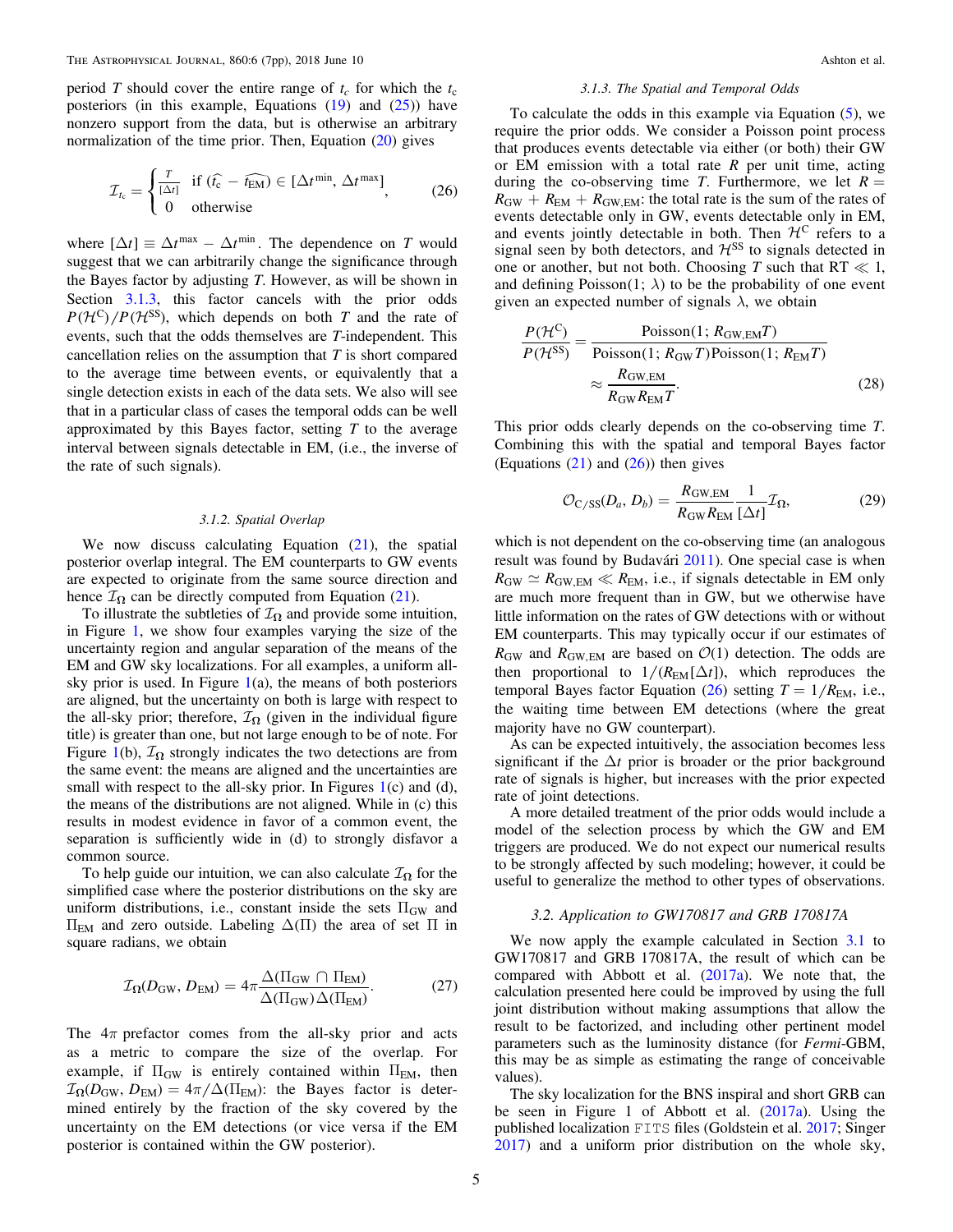<span id="page-7-0"></span>Equation ([21](#page-5-0)) yields  $\mathcal{I}_{\Omega} = 32.4$ . The spatial overlap alone provides moderate support for the common-event model, the main limitation being the uncertainty on the localization of GRB 170817A.

If we did not have the actual FITS files, we could still use the published confidence intervals for the sky localization of GW170817 and GRB 170817A, take the localization posterior distributions to be uniform within those intervals, and apply Equation ([27](#page-6-0)). The 90% intervals cover, respectively, 28 deg<sup>2</sup> (Abbott et al. 2017c) and  $1100 \text{ deg}^2$  (Goldstein et al. 2017) and the GW170817 interval is entirely contained within GRB 170817A. Applying Equation ([27](#page-6-0)) then yields an approximate spatial Bayes factor of  $\mathcal{I}_{\Omega} = 37.5$ , which is close to the exact value. However, since in this case we do have the full posteriors, we can repeat this calculation with different confidence levels. We find that  $\mathcal{I}_{\Omega}$  can be in error by a factor of a few in both directions, depending on what confidence level is used; the 90% interval just happens to produce a particularly close number. We therefore do not recommend a naive application of Equation ([27](#page-6-0)), but instead the full numerical integration of the posteriors (i.e., in this case, the  $\mathcal{I}_{\Omega} = 32.4$ calculated previously).

In calculating the odds from Equation  $(29)$  $(29)$  $(29)$ , there are large uncertainties on the three rates. However, the rate of short GRB detections by Fermi-GBM is well known and must satisfy  $R_{Fermi} \approx R_{EM} + R_{GW, EM}$ . One could model the uncertainties to produce beaming and volume corrected estimates for these rates (see, e.g., Fong et al. 2015; Siellez et al. [2016](#page-8-0)). However, for a simple estimate, we assume that  $R_{\text{GW,EM}}$  and  $R_{\text{GW}}$  are of similar magnitude, and take  $R_{EM}$  to be  $R_{Fermi} = 0.124$ per day (Abbott et al. 2017a). We will also assume  $[\Delta t^{\min}, \Delta t^{\max}] = [-1, 5]$  s, the range used in Abadie et al. (2012). Under the assumptions described above, Equation ([29](#page-6-0)) yields

$$
\mathcal{O}_{\text{C/SS}}(D_{\text{GW}}, D_{\text{EM}}) = \frac{1}{R_{Fermi}} \frac{1}{[\Delta t]} \mathcal{I}_{\Omega} \gtrsim 10^6, \tag{30}
$$

the odds provide decisive evidence that the two detections originate from the same event.

These numbers are consistent with the *p*-values estimated in Abbott et al. (2017a): the time overlap dominates, the spatial part is small but supports the hypothesis, and the overall factor is highly significant (the total  $p$ -value was found to be  $5 \times 10^{-8}$ ; Abbott et al. 2017a).

#### 3.3. Comparison with p-values

There are parallels that can be drawn between the odds calculated in Section  $3.1$  and the *p*-value approach of Abbott et al.  $(2017a)$ ; namely, the spatial overlap Equation  $(21)$  $(21)$  $(21)$  with the  $S$  statistic and the form of the temporal overlap (i.e., inversely proportional to the background rate).

However, the two methods are not equivalent and the numerical values themselves cannot be directly compared, as they answer different questions. The odds are exactly our relative degrees of belief for the common—versus distinct source hypotheses, given the assumptions made in the calculation; the  $p$ -value tests whether the data is consistent or not with the null (distinct-source) hypothesis, and is typically interpreted as the rate at which a rule for deciding the significance of a joint detection leads to false positives (Finn et al. 1999).

Finally, a more practical difference is that while Equation ([21](#page-5-0)) can be directly interpreted as a Bayes factor for the spatial overlap, interpreting the  $S$  statistic requires numerical calculation of the background by randomly rotating a set of observed short GRB sky localizations.

#### 4. Conclusions

We introduce a Bayesian model comparison approach to estimating our confidence that two multimessenger observations are due to a common source as opposed to an accidental coincidence of distinct sources. The primary result of this work is Equation  $(16)$  $(16)$  $(16)$ , which generically allows the calculation of the Bayes factor (and, hence, the odds) from the joint posterior distributions of common model parameters inferred independently from two data sets. This approach forces us to recognize the conditions under which the contributions to the Bayes factor can be factorized.

We provide an example where the spatial and temporal overlap calculation can be approximately factorized for two independent observations with isotropic observatories and apply the result to GW170817 and GRB 170817A. We find decisive evidence in favor of their association, which is consistent with Abbott et al. (2017a).

The authors are grateful to Michael Briggs, Collin Capano, Sebastian Khan, Badri Krishnan, Francesco Pannarale, Yafet Sanchez Sanchez, Karelle Siellez, Grant Meadors, members of the LIGO and Virgo collaborations, and the referee for useful comments during the preparation of this work. E.B. and T.D.C. are supported by an appointment to the NASA Postdoctoral Program at the Goddard Space Flight Center, administered by Universities Space Research Association under contract with NASA.

#### ORCID iDs

- G. Ashton  $\bullet$  [https:](https://orcid.org/0000-0001-7288-2231)//orcid.org/[0000-0001-7288-2231](https://orcid.org/0000-0001-7288-2231)
- T. Dal Canton **the [https:](https://orcid.org/0000-0001-5078-9044)**//orcid.org/[0000-0001-5078-9044](https://orcid.org/0000-0001-5078-9044)
- T. Dent  $\bullet$  [https:](https://orcid.org/0000-0003-1354-7809)//orcid.org/[0000-0003-1354-7809](https://orcid.org/0000-0003-1354-7809)
- H.-B. Egge[n](https://orcid.org/0000-0001-5296-7035)stein the [https:](https://orcid.org/0000-0001-5296-7035)//orcid.org/[0000-0001-5296-7035](https://orcid.org/0000-0001-5296-7035)

#### References

- Aartsen, M. G., Ackermann, M., Adams, J., et al. 2014, [PhRvD,](https://doi.org/10.1103/PhysRevD.90.102002) [90, 102002](http://adsabs.harvard.edu/abs/2014PhRvD..90j2002A)
- Abadie, J., Abbott, B. P., Abbott, R., et al. 2012, [ApJ](https://doi.org/10.1088/0004-637X/760/1/12), [760, 12](http://adsabs.harvard.edu/abs/2012ApJ...760...12A) Abbott, B. P., Abbott, R., Abbott, T. D., et al. 2017a, [ApJL,](https://doi.org/10.3847/2041-8213/aa920c) [848, L13](http://adsabs.harvard.edu/abs/2017ApJ...848L..13A)
- Abbott, B. P., Abbott, R., Abbott, T. D., et al. 2017b, [PhRvL](https://doi.org/10.1103/PhysRevLett.119.161101), [119, 161101](http://adsabs.harvard.edu/abs/2017PhRvL.119p1101A)
- Abbott, B. P., Abbott, R., Abbott, T. D., et al. 2017c, [ApJL,](https://doi.org/10.3847/2041-8213/aa91c9) [848, L12](http://adsabs.harvard.edu/abs/2017ApJ...848L..12A)
- Baret, B., Bartos, I., Bouhou, B., et al. 2012, [PhRvD](https://doi.org/10.1103/PhysRevD.85.103004), [85, 103004](http://adsabs.harvard.edu/abs/2012PhRvD..85j3004B)
- Budavári, T. 2011, [ApJ](https://doi.org/10.1088/0004-637X/736/2/155), [736, 155](http://adsabs.harvard.edu/abs/2011ApJ...736..155B)
- Budavári, T., & Loredo, T. J. 2015, [AnRSA](https://doi.org/10.1146/annurev-statistics-010814-020231), [2, 113](http://adsabs.harvard.edu/abs/2015AnRSA...2..113B)
- Budavári, T., & Szalay, A. S. 2008, [ApJ](https://doi.org/10.1086/587156), [679, 301](http://adsabs.harvard.edu/abs/2008ApJ...679..301B)
- Coulter, D. A., Foley, R. J., Kilpatrick, C. D., et al. 2017, [Sci](https://doi.org/10.1126/science.aap9811), [358, 1556](http://adsabs.harvard.edu/abs/2017Sci...358.1556C)
- Fan, X., Messenger, C., & Heng, I. S. 2014, [ApJ,](https://doi.org/10.1088/0004-637X/795/1/43) [795, 43](http://adsabs.harvard.edu/abs/2014ApJ...795...43F)
- Finn, L. S. 1998, in Second Edoardo Amaldi Conference on Gravitational Wave Experiments, ed. E. Coccia, G. Veneziano, & G. Pizzella (Singapore: World Scientific), [180](http://adsabs.harvard.edu/abs/1998grwa.conf..180F)
- Finn, L. S., Mohanty, S. D., & Romano, J. D. 1999, [PhRvD,](https://doi.org/10.1103/PhysRevD.60.121101) [60, 121101](http://adsabs.harvard.edu/abs/1999PhRvD..60l1101F)
- Fong, W., Berger, E., Margutti, R., & Zauderer, B. A. 2015, [ApJ](https://doi.org/10.1088/0004-637X/815/2/102), [815, 102](http://adsabs.harvard.edu/abs/2015ApJ...815..102F)
- Gelman, A., Carlin, J. B., Stern, H. S., et al. 2013, Bayesian Data Analysis (Boca Raton, FL: CRC Press)
- Goldstein, A., Veres, P., Burns, E., et al. 2017, [ApJL,](https://doi.org/10.3847/2041-8213/aa8f41) [848, L14](http://adsabs.harvard.edu/abs/2017ApJ...848L..14G)
- Gorski, K. M., Hivon, E., Banday, A. J., et al. 2005, [ApJ](https://doi.org/10.1086/427976), [622, 759](http://adsabs.harvard.edu/abs/2005ApJ...622..759G)
- Gregory, P. 2005, Bayesian Logical Data Analysis for the Physical Sciences: A Comparative Approach with Mathematica® Support (Cambridge: Cambridge Univ. Press)